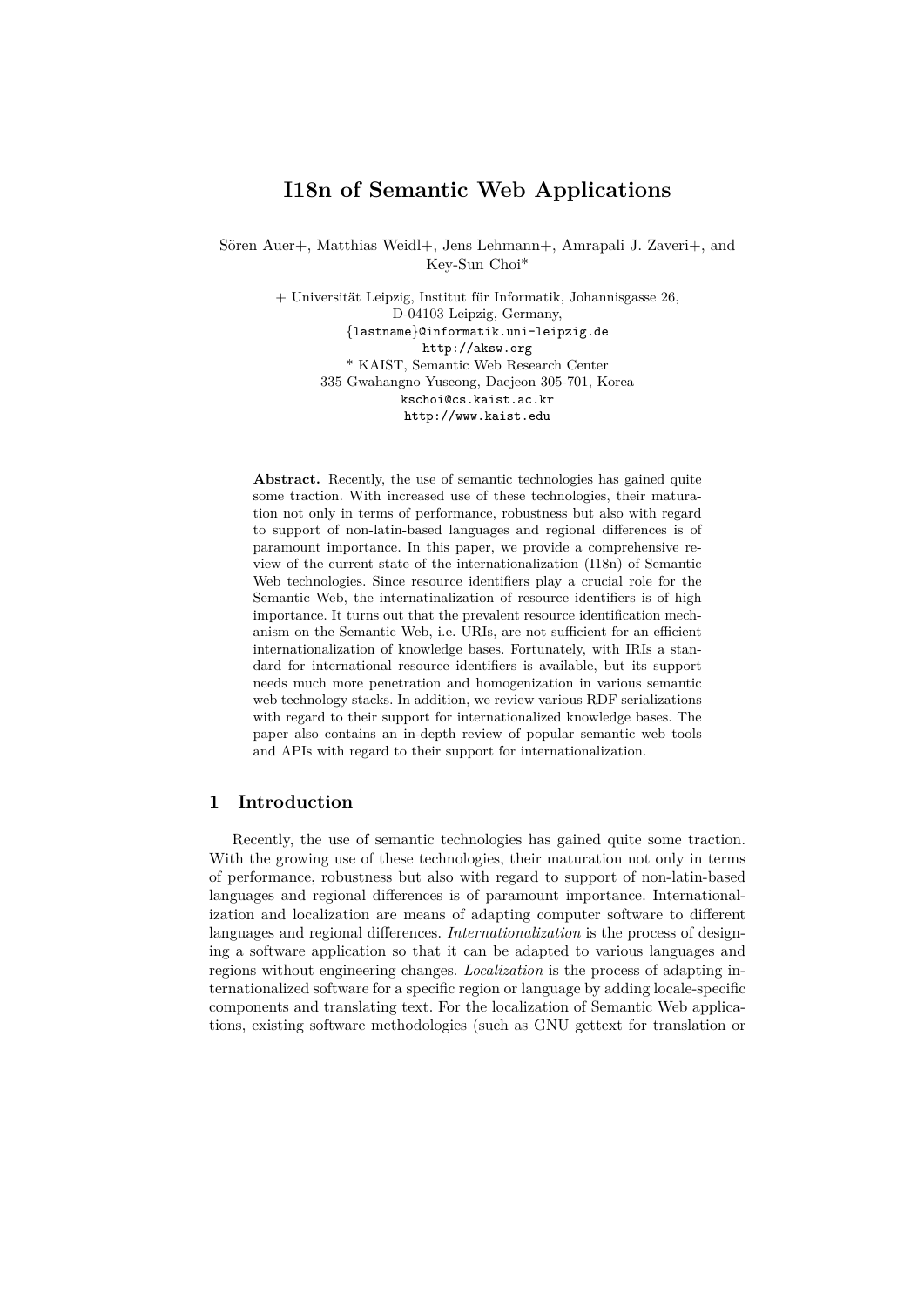different locales for region-specific data formating) can be applied. Also, with the *datatype* and *language tags* for RDF literals, there is good support for localization of knowledge bases. With regard to internationalization of Semantic Web technologies the situation, however, is much more challenging as we experienced during the process of internationalizing the DBpedia extraction framework [4] for creating a Korean version of DBpedia.

We noticed in particular, that Asian languages and resources pose a special challenge for Semantic Web and Linked Data applications, tools and technologies. The (non-standard) generation of URIs (for Asian language resources) can have a substantial impact also with regard to classification, interlinking, fusing and information quality assessment. The importance of tackling a proper internationalization of the Semantic Web technology stack is stressed by the fact that Asia has compared to Europe and the USA the largest number of Internet users<sup>1</sup> and many Asian languages are based on fundamentally different linguistic paradigms. Hence, for the success of individual tools and the Web of Data as a whole it is crucial (a) to incorporate and outreach to user communities beyond the western world and (b) to consider the varying linguistic paradigms in order to achieve a wider applicability of the Semantic Web research and development results.

In this paper we want to contribute to a successful internationalization of Semantic Web technologies by summarizing our findings, providing a comprehensive review of the current state of the internationalization (I18n) of Semantic Web technologies and outlining some best-practices for Semantic Web tool and application developers as well as knowledge engineers.

We are starting to look at the situation with one of the uttermost important building blocks of the Semantic Web – resource identifiers. It turns out that the currently prevalent resource identification mechanism on the Semantic Web, i.e. *URIs*, are not sufficient for an effective internationalization of knowledge bases. Fortunately, with IRIs a standard for international resource identifiers is available, but its support needs much more penetration and homogenization in various semantic web technology stacks. Hence, one goal of this paper is to sensitize the Semantic Web community for the use of IRIs instead of URIs. We review various RDF serializations with regard to their support for internationalized ontologies and knowledge bases. Surprisingly, also here, the currently prevalent serialization technology - RDF/XML - is not adequate for serializing internationalized knowledge bases. The paper also contains an in-depth review of popular Semantic Web tools and APIs with regard to support for I18n.

The paper is structured as follows: We describe the internationalization issues with URIs and possible solutions in the Sections 2. We describe problems with regard to internationalization of the RDF/XML serialization in Section 3. We survey the other available RDF serialization techniques for their compatibility with internationalization in Section 4. We also provide a comprehensive evaluation of internationalization support in popular Semantic Web tools and APIs in Section 5 and conclude in Section 6.

<sup>1</sup> http://www.internetworldstats.com/stats3.htm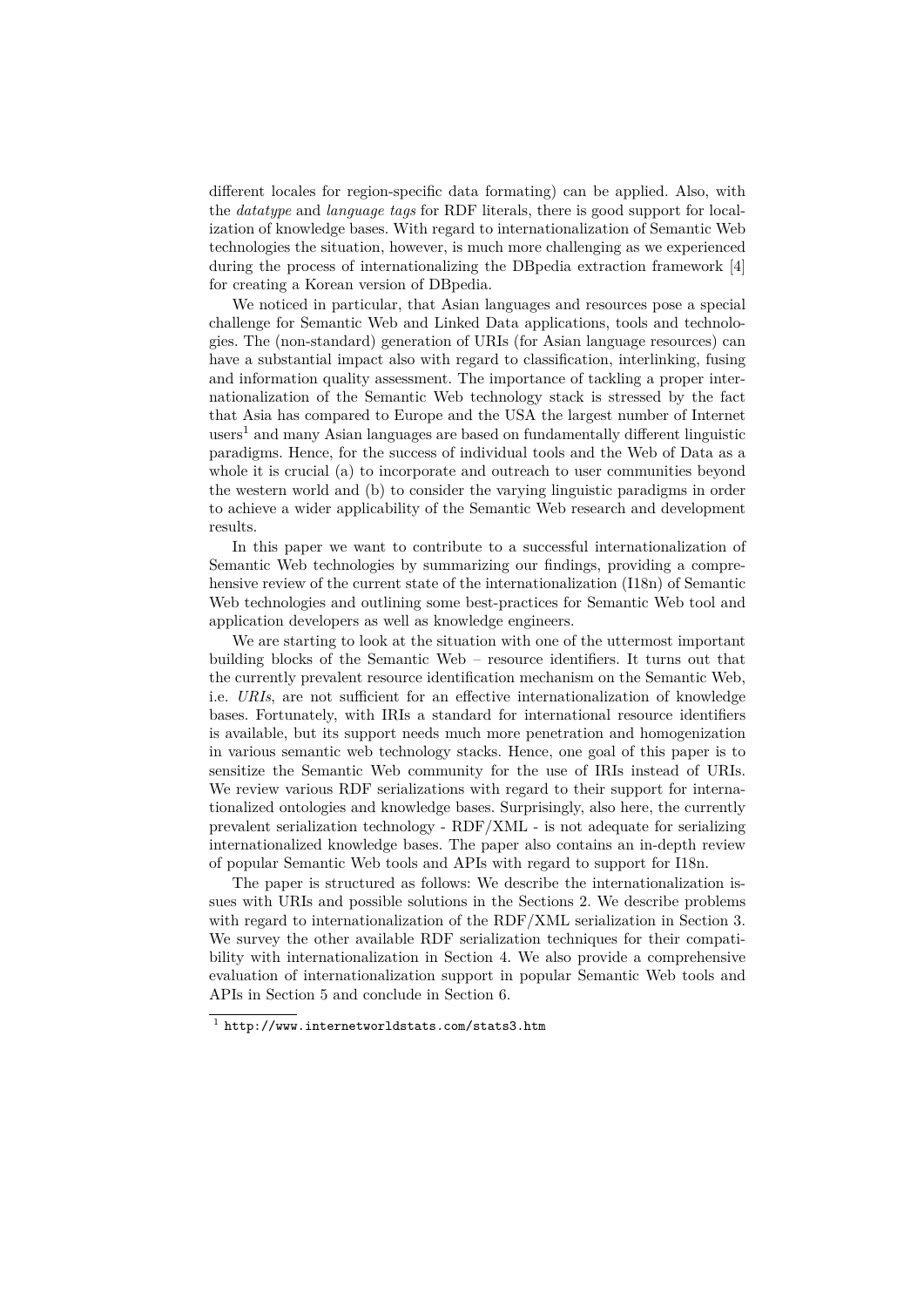# **2 What's wrong with URIs?**

Resource identifiers are one of the main building blocks of the Semantic Web. The concept of Universal Resource Identifiers (URIs) is the prevalent mechanism for identifying resources on the Semantic Web. URIs only use US-ASCII characters for names of the resources. However, from the standpoint of an internationalization, URIs are not suitable since characters from non-latin alphabets or special characters have to be encoded in a cumbersome way. The W3C suggests to use percent-encoding in such cases, where a special character is encoded using its two digit hexadecimal value prefixed with the percent character "%". For example, "%20" is the percent-encoding for the US-ASCII space character.

There exist different character encodings for different languages or language families, such as *ISO 88591* for Western Europe, *KS X 1001* for the Korean language or *Big-5* for traditional Chinese characters. If these encodings would be used for URIs, conflicts would arise when merging knowledge bases using different encodings for their URIs. For this purpose, the W3C suggested the use of UTF-8 for encoding in  $\mathrm{URIs}^2$  as it supports almost every language currently used in the world; it is widely supported, needs one to four bytes to encode the characters and also preserves US-ASCII characters<sup>3</sup>. First the characters not allowed in URIs are encoded according to UTF-8 and then each byte of the sequence is percent-encoded. The Korean word 베를린 (transcription of Berlin), for example, encoded in UTF-8 and percent-encoded looks as follows:

- 1. byte (베): EB B2 A0
- 2. byte (를): EB A5 BC
- 3. byte (린): EB A6 B0

#### http://ko.wikipedia.org/wiki/%EB%B2%A0%EB%A5%BC%EB%A6%B0

Even though the use of percent-encoding solves the problem of representing special characters, the URIs are (as the above example demonstrates) not easily readable by humans. In software applications it adds additional overhead, since URIs have to be encoded and decoded. It also has to be considered that different parts of the URI (such as the server name, the path and the local name) have different sets of allowed characters or that have to be encoded differently.

*IRIs for the Semantic Web.* To eliminate the disadvantages of URIs, the idea to use UTF-8 without percent-encoding in resource identifiers was raised by Francois Yergeau in 1996<sup>4</sup> . The W3C introduced IRIs (Internationalized Resource Identifier) in 2001 [3]. With the use of IRIs and UTF-8 it is possible to use all characters of the Unicode standard, which covers 107,000 characters and 90 different scripts<sup>5</sup>. With this technology users can easily use, read, alter, and create

 $^2$  http://www.w3.org/TR/REC-html40/appendix/notes.html

 $^3$  http://unicode.org/faq/utf\_bom.html

<sup>4</sup> http://www.w3.org/International/O-URL-and-ident.html

 $^5$  http://www.unicode.org/standard/principles.html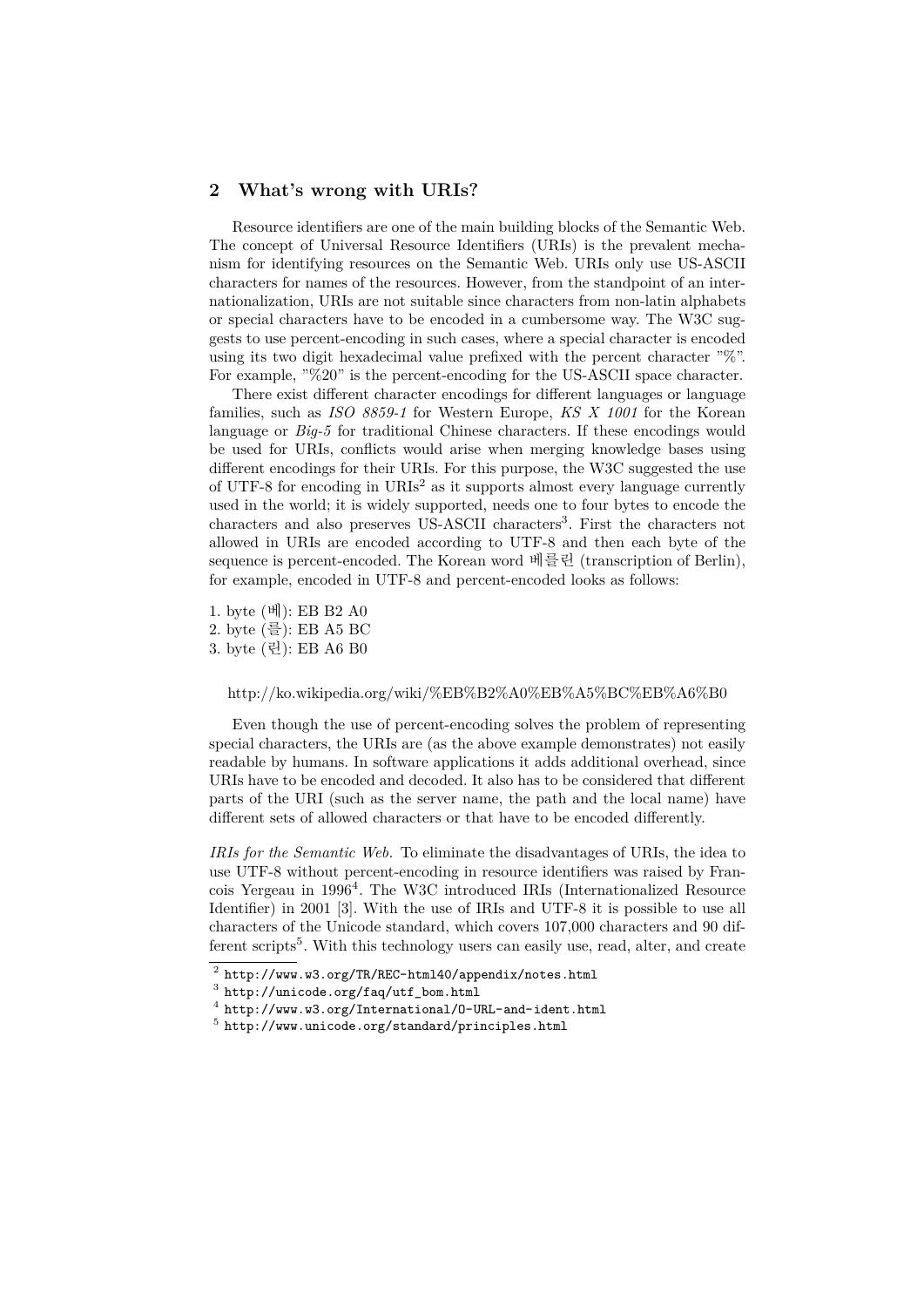IRIs in their native language. The above mentioned URI for Berlin in Korean as an IRI would look as follows:

## http://ko.wikipedia.org/wiki/베를린

Since non-US-ASCII characters do not have to be encoded, the "%" character does not have to be used in most cases. XML also does support IRIs and UTF-8 but does not allow certain characters in XML tags like  $\%$ ,  $(, \cdot)$ , or  $\&$  and some others. But since IRIs can contain all these characters, it can cause problems when serializing RDF in XML as we discuss in detail in the next section. Since most of the knowledge bases on the Semantic Web are currently represented using URIs, they have to be converted to IRIs. The challenge is to figure out whether a percent-encoded sequence was created from a legacy encoding or from UTF-8. But there exists a high chance of heuristic identification of UTF-8  $[2]$  and rare coincidences with byte sequences from legacy encodings as is pointed out in [3]. Furthermore, URIs and IRIs are identical as long as no special characters are used [3].

The main security problem with IRIs is spoofing, because some characters are visually almost indistinguishable. This problem is an extension of those for URIs. However, because UTF-8 contains far more characters the chance for spoofing may increase. One example is the similarity of the Latin "A", the Greek "Alpha", and the Cyrillic "A" [5].

# **3 What's wrong with RDF/XML?**

RDF/XML and the RDF embedding in XHTML (i.e. RDFa) are the only RDF serializations officially recommended by the W3C. In essence, RDF/XML is an XML dialect defined by an XML schema for representing data adhering to the RDF data model. In XML documents, it is possible to use different languages simultaneously even when they use different alphabets. To specify the language for content in the document the *xml:lang* attribute is used. XML markup, however, such as tag and attribute names, is not affected by this attribute. RDF resources are in RDF/XML represented as XML markup, i.e. XML tags and attributes of XML tags. XML tag names, for example, are limited to the following characters [7]:

```
Name ::= NameStartChar (NameChar)*
NameStartChar ::= " : " | [A-Z] | " " | [a-z] | [#xCO-#xD6] |[#xD8-#xF6] | [#xF8-#x2FF] | [#x370-#x37D] | [#x37F-#x1FFF] |
[#x200C-#x200D] | [#x2070-#x218F] | [#x2C00-#x2FEF] |
[#x3001-#xD7FF] | [#xF900-#xFDCF] | [#xFDF0-#xFFFD] |
[#x10000-#xEFFFF]
NameChar ::= NameStartChar | "-" | "." | [0-9] | #xB7 |
[#x0300-#x036F] | [#x203F-#x2040]
```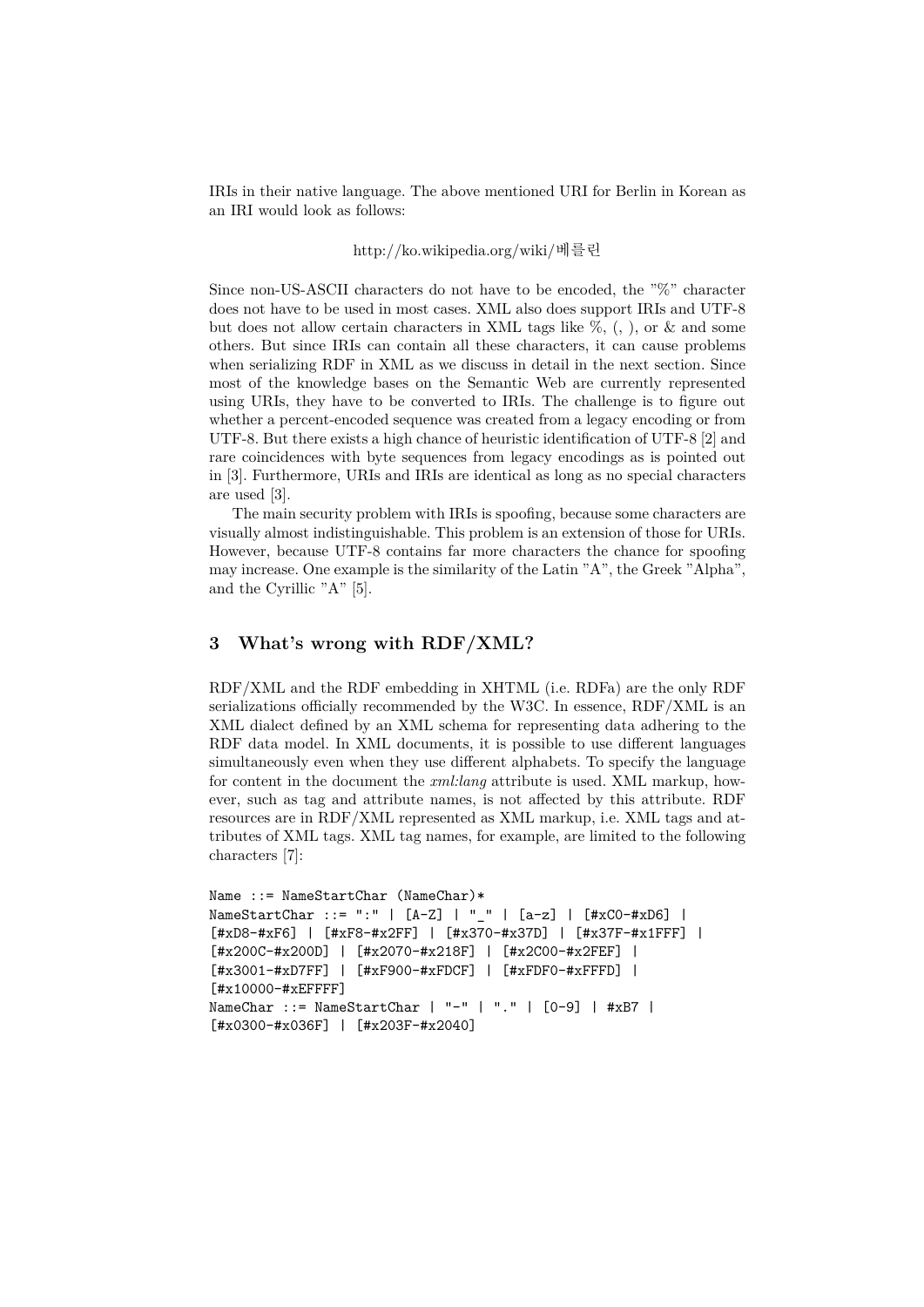Consequently, some IRIs, which use certain characters of the UTF8 encoding, cannot be used with RDF/XML and there are no simple workarounds or solutions to this dilemma. A solution to this problem would either require a change of the XML standard to allow UTF-8 encoded XML tag names, or a substantial change or extension of RDF/XML, which allows to represent IRIs as XML content.

As we described in Section 2, non US-ASCII characters can be represented in URIs by using the percent-encoding. The "%" character in UTF-8 is defined as  $\#x0025$  and not allowed for XML tag names (cf. XML tag name definition above). Thus, a RDF graph with non US-ASCII characters cannot be serialized in RDF/XML. The possible workarounds to this problem are:

- 1. Use of a different character or sequence of characters instead of the "%" character.
- 2. Add an underscore to the end of an URI with encoded characters.
- 3. Use of a different RDF serialization, possibly with IRIs instead of URIs.

*Encoding of the % character.* The solution used by DBpedia for the English DBpedia edition was to replace the  $\frac{9\%}{6}$  character by "\_percent\_". With this solution the default Wikipedia encoding (i.e. percent-encoding) could be maintained. But this solution produced errors during the DBpedia extraction process for languages with many special characters like Korean, for example. This is due to the fact that after replacing the " $\%$ " character with e.g. "\_percent\_" URIs get very long and although the URI length is not a constraint, some tools (such as the Internet Explorer<sup>6</sup>) have trouble processing very long URIs. This solution is also problematic since RFC3986 states: "URI producers should ... limit these names (URIs) ... to no more than 255 characters in length" [6]. If we would limit URIs to 255 characters, Korean URIs could only encode 7 Korean characters. To increase this number, it would be possible to use a shorter replacement, for example, " $-p$ " instead of "-percent " for the "%" character. Thus, a Korean URI could reach up to 17 characters. Such a solution may be sufficient for some applications but renders URIs with nonLatin characters unreadable by humans. Also exchanging data using these URIs with other applications not being aware of the non-standard % encoding (or making already otherwise use of the encoding sequence) will render the encoding irreversible.

*Underscore workaround.* During the search for different solutions it was discovered that adding an underscore at the end of every URI with special characters makes it possible that this URI can be serialized in XML with certain tools e.g. Jena<sup>7</sup> even though this did not adhere to the XML standard as mentioned above. This approach was used for the Korean DBpedia, because it enabled to fully maintain the Wikipedia encoding. Furthermore, this workaround did not require dramatic changes, since only the underscore at the end of an URI had to be considered.

 $^6$  http://support.microsoft.com/kb/208427

 $\frac{7}{1}$  http://lists.w3.org/Archives/Public/semantic-web/2009Nov/0116.html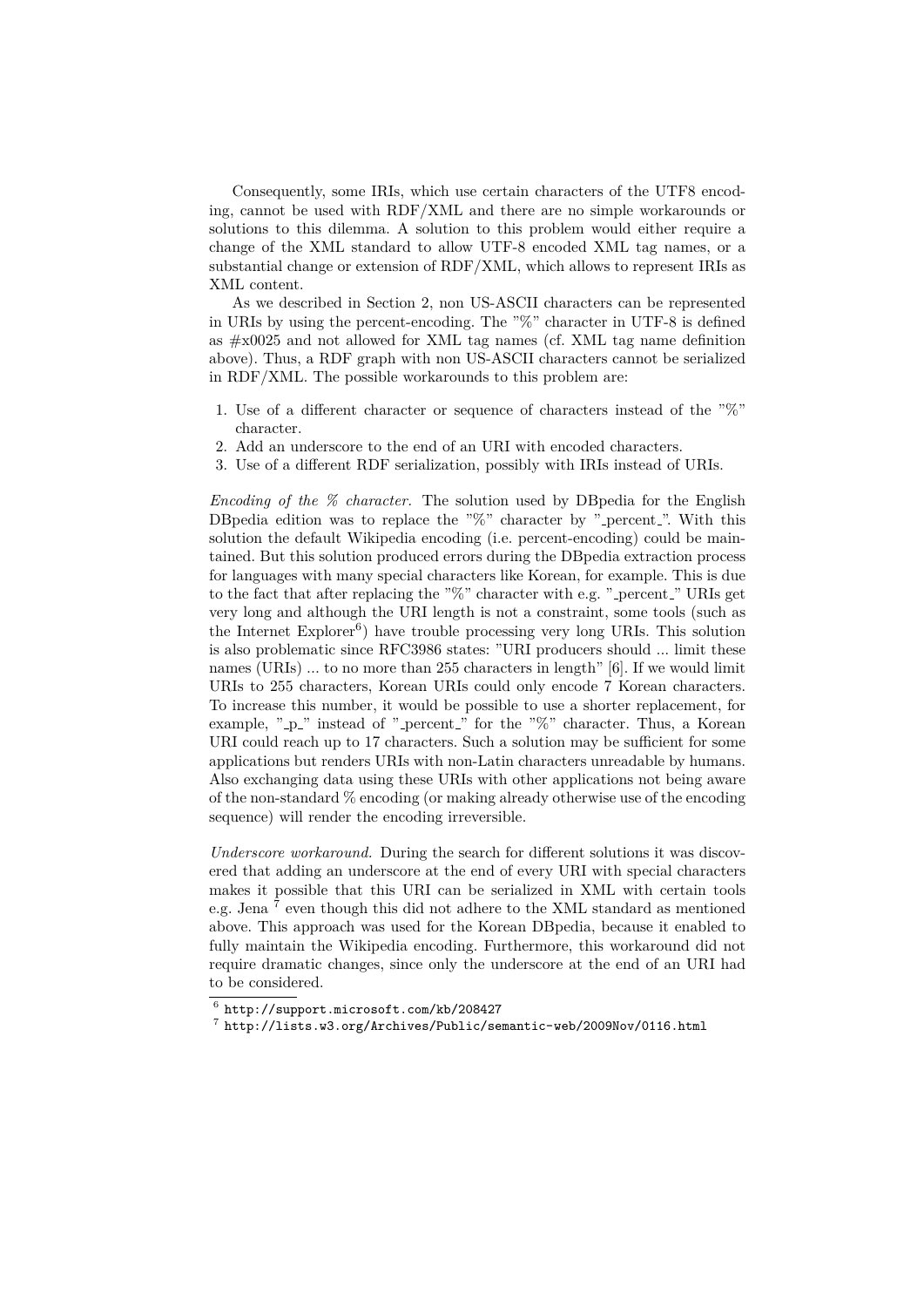*Use of a different RDF serialization.* The last mentioned possibility is to use a different RDF serialization with IRIs instead of URIs. This solution is discussed more in detail in the following Section and different serializations are evaluated wrt. their support of IRIs.

Furthermore, the idea was raised to use XML entities for special characters instead of percent-encoding. First, the special characters have to be encoded according to UTF-8. The encoded character can be represented in two formats: &#nnnn; for the decimal form and  $\&\#x$ hhhh; for the hexadecimal form. Unfortunately, the  $\&$  and the  $\#$  character are both reserved characters in URIs and, thus, XML entities cannot be used for replacing percent-encoding.

# **4 Looking at other RDF serializations**

In addition to RDF/XML, there exist a number of other RDF serialization formats, which partially go beyond the RDF data model in their expressivity and differently accentuate the balance between human readability and simple machine processability. In this section, we assess these different RDF serializations with regard to their support for internationalized resource identifiers. In our comparison, we include JSON, N-Triples, Notation 3, Turtle and RDFa. In order to demonstrate the support for international resource identifiers in the different formats, we showcase the RDF triples from Listing 1 serialized in each of the different formats. These example triples are an exerpt from the Korean DBpedia describing the Korean Advanced Institute of Science and Technology (KAIST).

```
1 http://ko.dbpedia.org/resource/KAIST
2 http://ko.dbpedia.org/property/ 이름
3 "KAIST 한국과학기술원"
4
5 http://ko.dbpedia.org/resource/KAIST
6 http://ko.dbpedia.org/property/ 설립
7 \frac{\text{m}}{\text{m}^2}8
9 http://ko.dbpedia.org/resource/KAIST
10 http://ko.dbpedia.org/property/ 종류
11 http://ko.dbpedia.org/resource/ 국립대학
```
**Listing 1.** RDF triples of KAIST.

*JSON* JSON (JavaScript Object Notation) was developed for easy data interchange between human beings and applications as well. JSON, allthough carrying JavaScript in its name and being a subset of JavaScript, meanwhile became a language independent format which can be used for exchanging all kinds of data structures and is widely supported in different programming languages. Compared to XML, JSON does require less overhead wrt. parsing and serializing. There is a non-standardized specification<sup>8</sup> for RDF serialization in JSON.

<sup>8</sup> http://n2.talis.com/wiki/RDF\_JSON\_Specification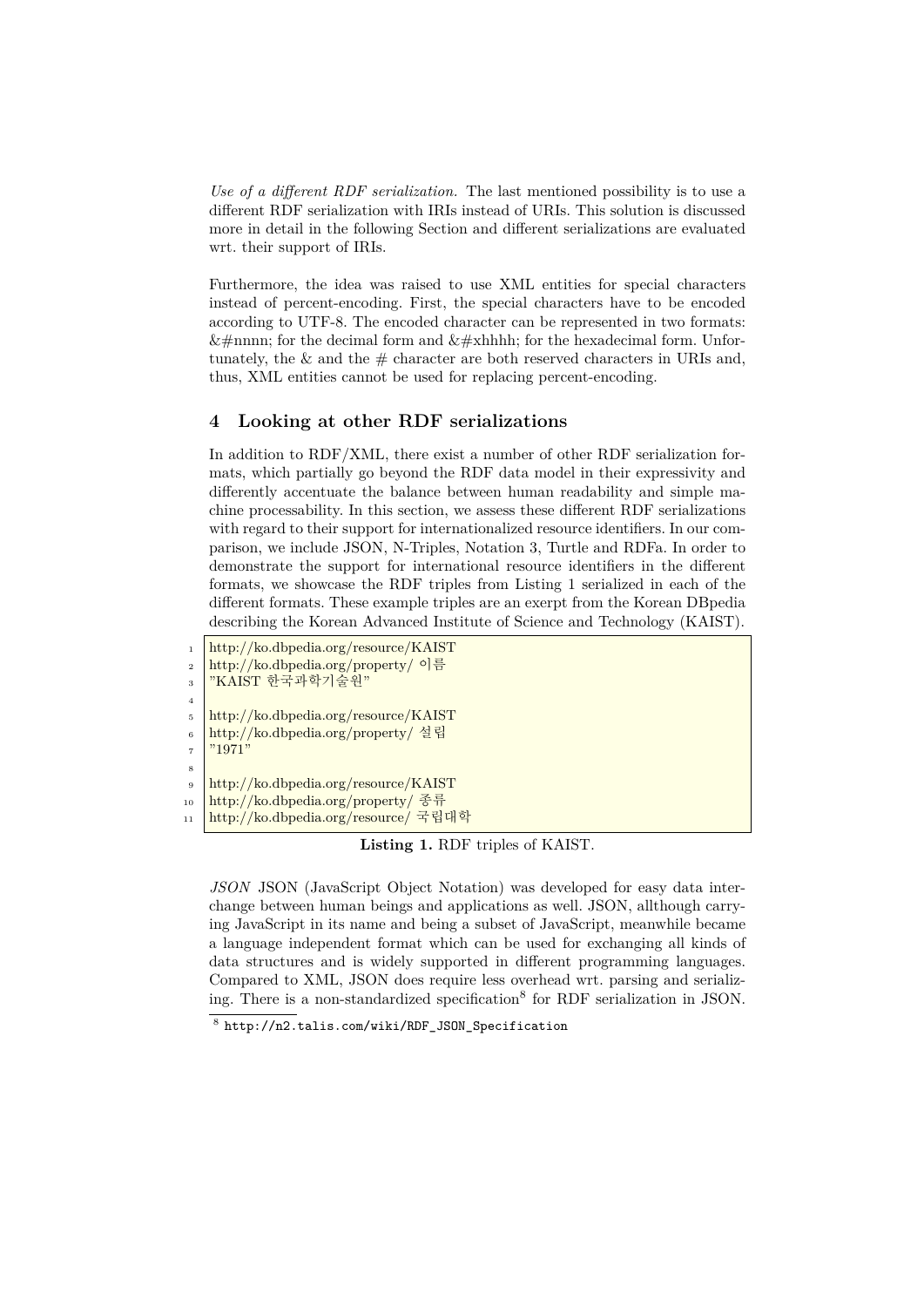Text in JSON and, thus, also RDF resource identifiers are encoded in Unicode and hence can contain IRIs. Also, there is no problem to use the "%" character for URIs in JSON. The only characters that must be escaped are quotation marks, reverse solidus, and the control characters  $(U+0000 \text{ through } U+001\text{F})^9$ . Thus, JSON can be considered to be an excellent solution for the serialization of internationalized RDF.

 "http://ko.dbpedia.org/resource/KAIST" : *{* "http://ko.dbpedia.org/property/ 이름" : [ *{* "type" : " literal ", "lang" : "ko", "value" : "KAIST 한국과학기술원" *}* ], "http://ko.dbpedia.org/property/ 설립" : [ *{* "type" : " literal ", "value" : "1971" *}* ], "http://ko.dbpedia.org/property/ 종류" : [ *{* "type" : "uri", "lang" : "ko", "value" : "http://ko.dbpedia.org/resource/ 국립대학" *}* ] <sup>9</sup> *}* <sup>10</sup> *}*

<sup>1</sup> *{*

**Listing 2.** RDF triples in RDF/JSON.

*N-Triples.* This serialization format was developed specificially for RDF graphs. The goal was to create a serialization format which is very simple. N-Triples are easy to parse and generate by software. They are a subset of *Notation 3* and *Turtle* but lack, for example, shortcuts such as CURIEs. This makes them less readable and more difficult to create manually. Another disadvantage is that Ntriples use only the 7-bit US-ASCII character encoding instead of UTF-8. Thus, it does not support IRIs but can handle the "%" character.

- <sup>1</sup> *<*http://ko.dbpedia.org/resource/KAIST*> <*http://ko.dbpedia.org/property/%EC %9D%B4%EB%A6%84*>* "KAIST*\*n*\*uD55C*\*uAD6D*\*uACFC*\*uD559*\*uAE30*\* uC220*\*uC6D0"@ko .
- <sup>2</sup> *<*http://ko.dbpedia.org/resource/KAIST*> <*http://ko.dbpedia.org/property/%EC %84%A4%EB%A6%BD*>* "1971"ˆˆ*<*http://www.w3.org/2001/XMLSchema# gYear*>* .
- <sup>3</sup> *<*http://ko.dbpedia.org/resource/KAIST*> <*http://ko.dbpedia.org/property/%EC% A2%85%EB%A5%98*> <*http://ko.dbpedia.org/resource/%EA%B5%AD%EB% A6%BD%EB%8C%80%ED%95%99*>* .

**Listing 3.** RDF triples in N-Triple.

*Notation 3.* N3 (Notation 3) was devised by Tim Berners-Lee and developed just for the purpose of serializing RDF. The main aim was to create a very human-readable serialization. That's why a RDF model serialized in N3 is much more compact than the same model in RDF/XML but still allows a great deal of expressiveness. The encoding for N3 files is UTF-8. Thus, the use of IRIs does not pose a problem. The "%" character can be used at any place that is allowed in RDF.

 $^9$  http://www.ietf.org/rfc/rfc4627.txt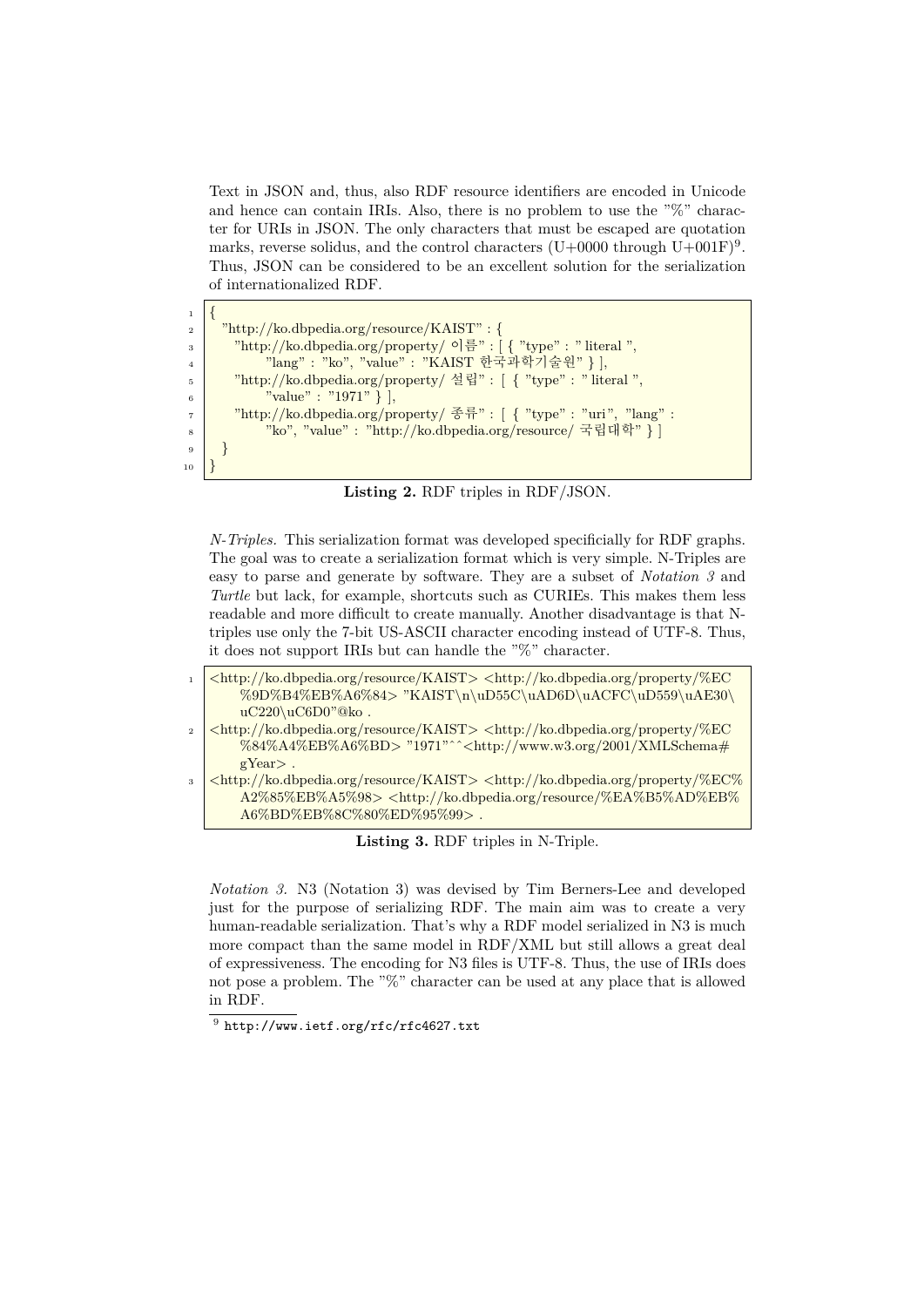- <sup>1</sup> @base *<*http://ko.dbpedia.org/resource/*>* .
- <sup>2</sup> @prefix koprop: *<*http://ko.dbpedia.org/property/*>* .
- 3 <sup>4</sup> *<*KAIST*>* koprop: 이름"KAIST 한국과학기술원"@ko .
- <sup>5</sup> *<*KAIST*>* koprop: 설립"1971"ˆˆ*<*http://www.w3.org/2001/XMLSchema#gYear*>* .
- <sup>6</sup> *<*KAIST*>* koprop: 종류*<* 국립대학*>* .

**Listing 4.** RDF triples in Notation 3 (or Turtle).



**Fig. 1.** N3 subsets [1]

*Turtle.* Turtle (Terse RDF Triple Language) is a subset of, and compatible with, Notation 3 and a superset of the minimal N-Triples format (cf. Figure 1). The goal was to use the essential parts of Notation 3 for the serialization of RDF models and omit everything else. Turtle became part of the SPARQL query language for expressing graph patterns. Turtle, just like Notation 3, is humanreadable, can handle the "%" character in URIs as well as IRIs due to its UTF-8 encoding. Our example in Turtle format is exactly the same as in Notation 3, since Notation 3 specific syntax is required.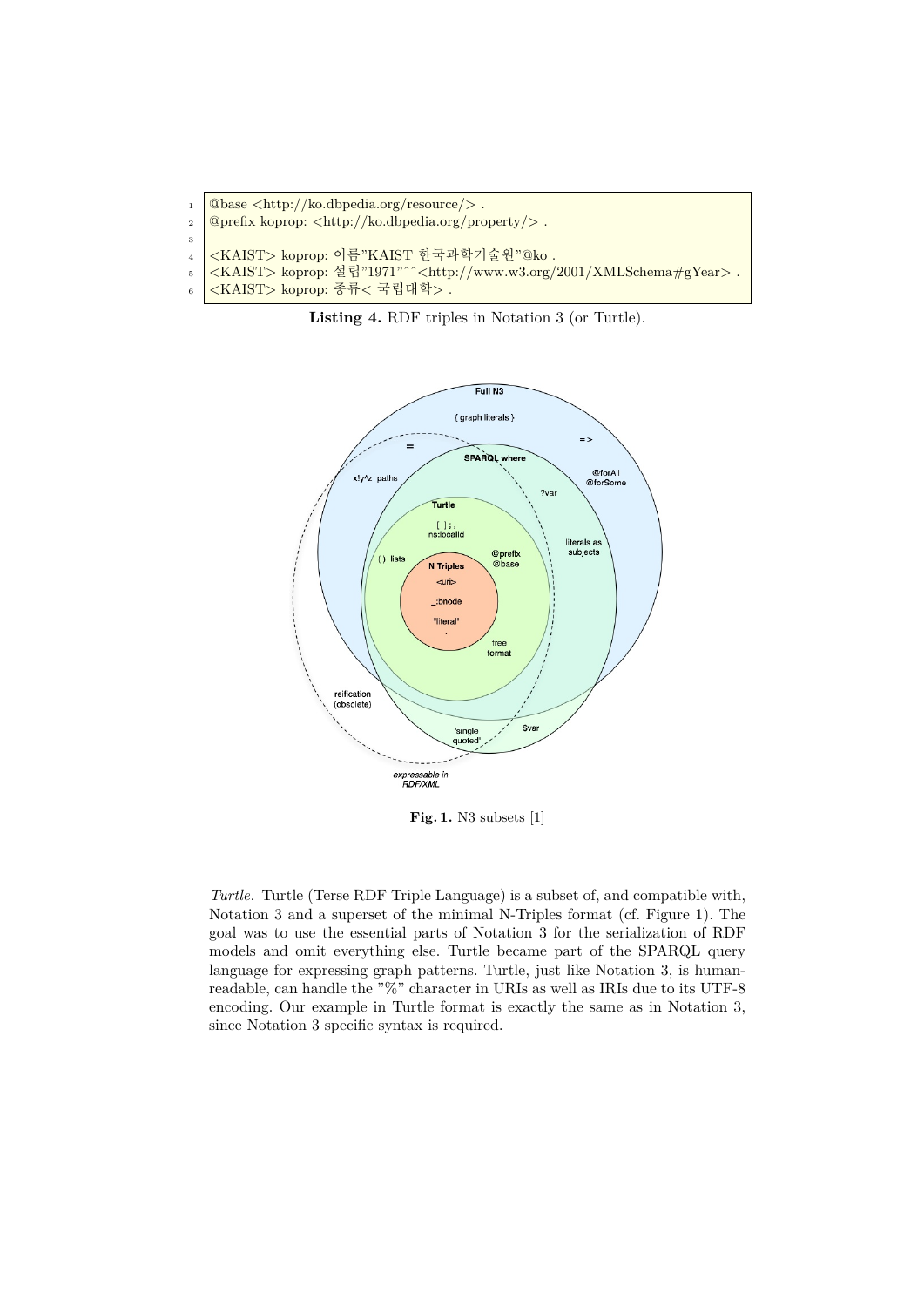| <b>Technique</b> | Percent-<br>encoding | support | UTF-8/IRI Expressivity Readability Overhead |      |         |
|------------------|----------------------|---------|---------------------------------------------|------|---------|
| RDF/XML          | n                    | r       | $^+$                                        |      |         |
| <b>JSON</b>      | S                    | S       | $\hspace{0.1mm} +$                          | $^+$ | $^+$    |
| N-Triples        | S                    | n       |                                             | $^+$ | $^+$    |
| Notation 3       | S                    | S       | $^+$                                        | $++$ | $^+$    |
| Turtle           | S                    | S       | $^+$                                        | $++$ | $^{++}$ |
| RDFa             | S                    | S       | $^+$                                        |      |         |
|                  |                      |         |                                             |      |         |

**Table 1.** Overview of RDF serialization techniques.

++: Very good +: Good *⃝* : Moderate -: Poor

s:supported r: supported with some restrictions n: not supported

*RDFa.* RDFa<sup>10</sup> (RDF in Attributes) was developed for embedding RDF into XHTML pages. Since it is an extension to the XML based XHTML, UTF-8 and UTF-16 are used for encoding. The "%" character for URIs in triples can be used because in RDFa tags are not used for a part of a RDF statement. Thus IRIs are usable, too. Because RDFa is embedded in XHTML, the overhead is bigger compared to other serialization technologies and also reduces the readability.

```
1 <!DOCTYPE html PUBLIC "−//W3C//DTD XHTML+RDFa 1.0//EN" "http://
      www.w3.org/MarkUp/DTD/xhtml−rdfa−1.dtd">
<sup>2</sup> <html xmlns="http://www.w3.org/1999/xhtml"
3 xmlns:kores="http://ko.dbpedia.org/resource"
4 xmlns:koprop="http://ko.dbpedia.org/property">
5 <head>
6 <title></title>
7 <meta http−equiv="Content−Type" content="text/html; charset=utf−8"/>
8 </head>
9 <body>
10 \langle div about="kores:KAIST">
11 <span property="koprop: 이름">KAIST 한국과학기술원</span>
12 <span property="koprop: 설립">1971</span>
13 <span property="koprop: 종류">kores: 국립대학</span>
14 </div>
15 </body>
16 </html>
```
**Listing 5.** RDF triples in RDFa.

 $^{10}$ http://www.w3.org/2001/sw/wiki/RDFa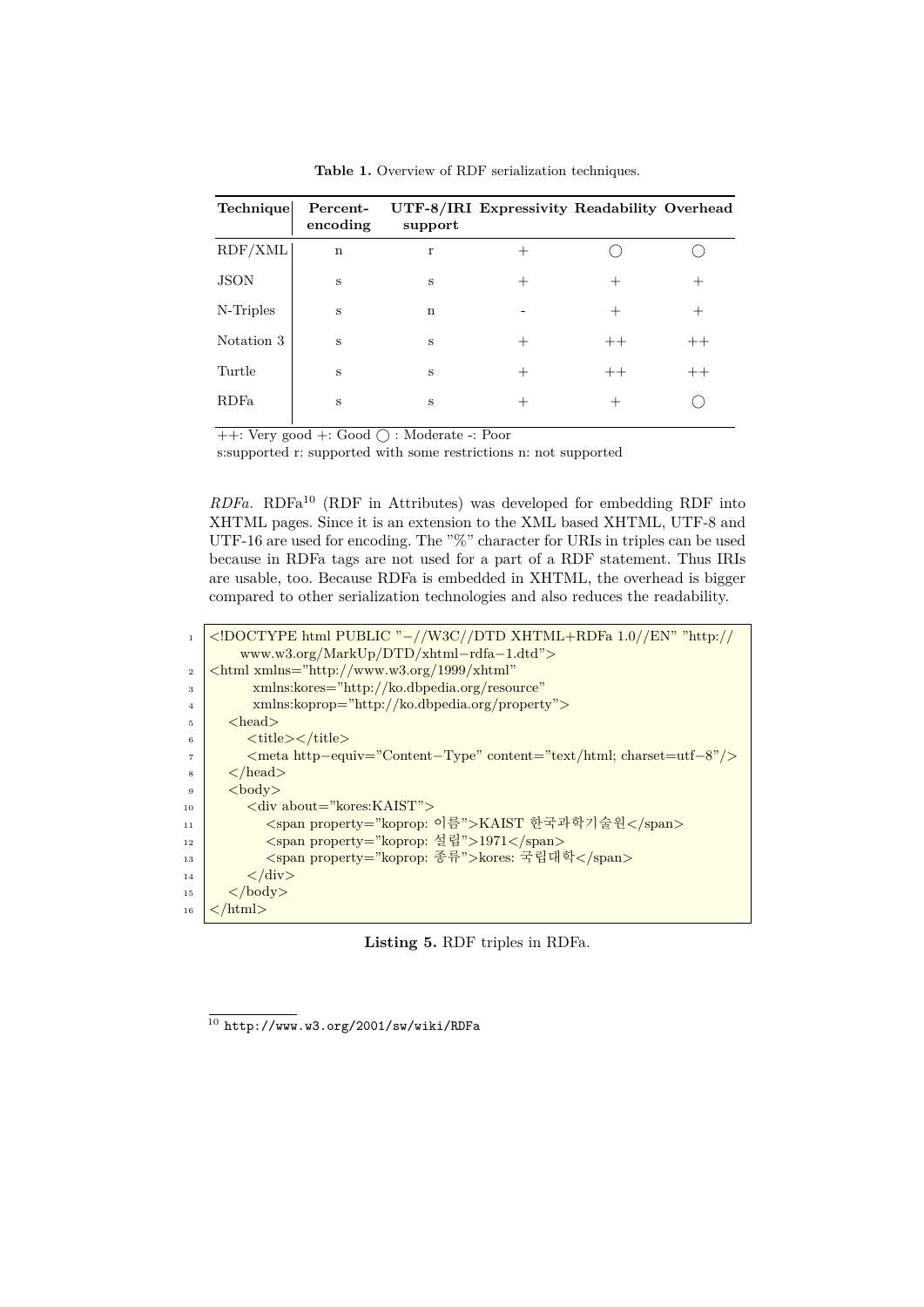# **5 Tool Evaluation**

In this section, we review some popular Semantic Web applications and APIs with regard to their support for internationalization. For testing purposes we use the Korean DBpedia edition in two different versions: firstly percent-encoded and secondly with IRIs.

#### **5.1 OntoWiki and Erfurt API**

OntoWiki<sup>11</sup> is a tool for agile, distributed knowledge engineering scenarios. It follows a Wiki like approach for browsing and authoring of RDF knowledge bases. It offers different views on the stored information and an inline editing mode for RDF data. Social collaboration aspects are added as well. It can be used with relational databases and triple stores and is based on the Erfurt API, an API for developing Semantic Web applications, which is written in PHP. Besides RDF/XML, OntoWiki also supports Turtle, RDF/JSON, and Notation 3 for exporting RDF data.

We tested OntoWiki 0.9 with a MySQL database with UTF-8 encoding and collation for storing the RDF data. OntoWiki supports percent-encoded URIs as well as IRIs. It was possible to load both Korean DBpedia editions in OntoWiki. Unfortunately, when accessing triples with IRIs, the error message "Illegal mix of collations" appeared (but this seems to be fixed in version 0.9.5 alpha). Exporting percent-encoded triples did not cause problems. The serialization of RDF/XML with percent-encoded properties was performed, although this is not allowed as outlined above. When exporting triples with IRIs, the properties only contained question marks, independently of the serialization format used.

# **5.2 Protégé**

Protégé<sup>12</sup> is a Java desktop application for developing ontologies and knowledge bases. Protégé 3 supports OWL 1. The first version of OWL does not support IRIs and accordingly Protégé 3 does not support IRIs, too. Protégé 4 supports OWL 2 and IRIs. Protégé serialized IRIs without errors but IRIs were encoded using HTML entities:

## http://ko.dbpedia.org/Ontology1276166885490.owl#CA\_오 사 수 나 /

Working with percent-encoded URIs in Protégé does not pose a problem. But when serializing such URIs in RDF/XML, which should not work, Protégé often serialized the triples without any error. The supported serialization formats of Protégé include Notation 3 and Turtle.

 $\overline{11}$  http://ontowiki.net/

<sup>12</sup> http://protege.stanford.edu/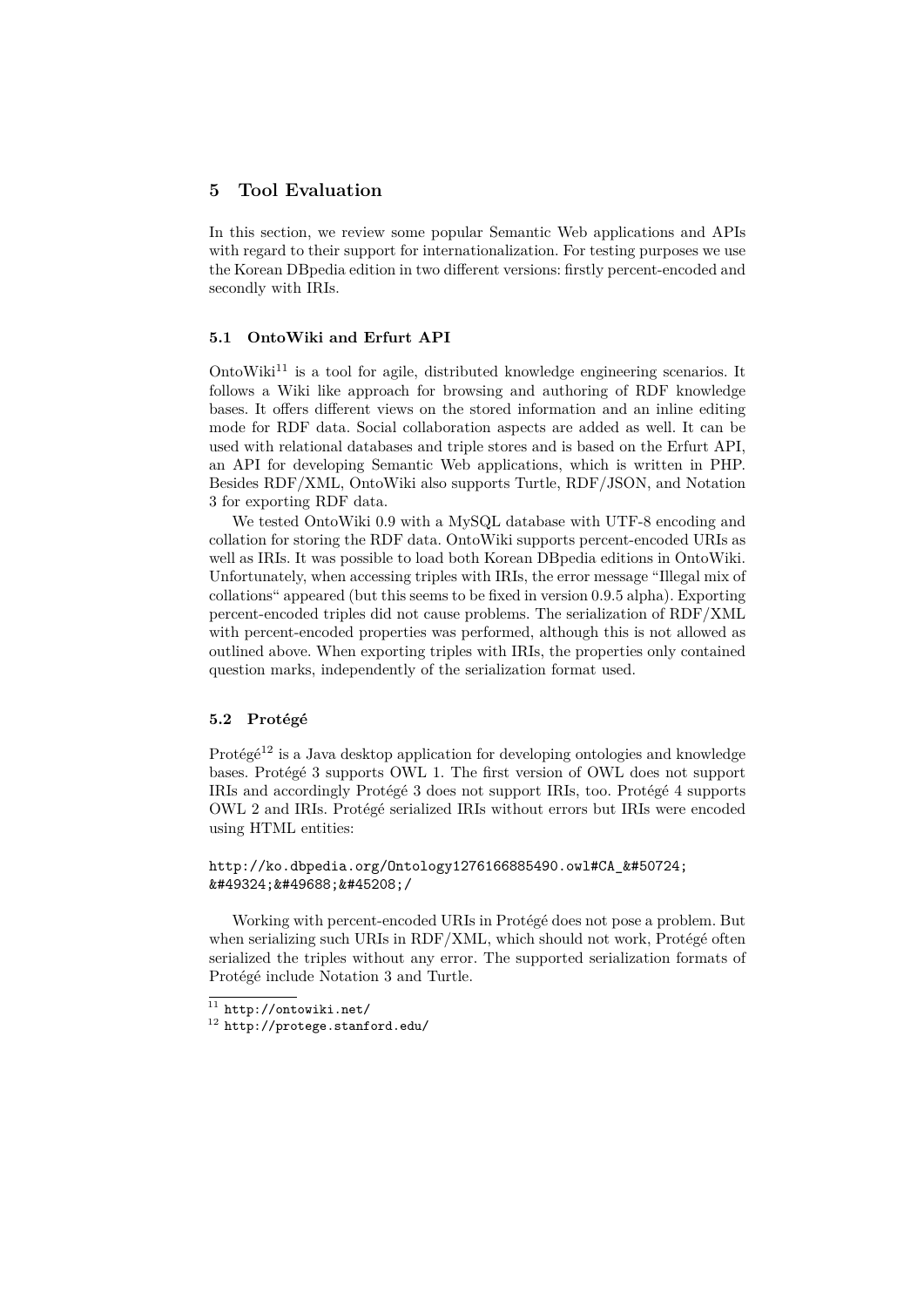#### **5.3 Virtuoso Universal Server**

Virtuoso Universal Server is a middleware and database engine which contains a triple store to save and query RDF graphs. There exists an open source and a commercial edition of Virtuoso, which vary with regard to support and some functionality (e.g. clustering). Virtuoso handles RDF graphs with percentencoding in URIs very well. When loading the Korean DBpedia data set, which was serialized in N-Triples format, no problems have been discovered and the data could be easily accessed using the integrated SPARQL endpoint. When uploading data sets with IRIs, however, Virtuoso did not accept all triples. 92 triples of the dataset, consisting of 5.21 million triples, were not processed correctly. The reason is that some triples contain the ">" character, which in Notation 3 format represents the end of the subject, predicate, or object, respectively. If this character occurs, the Virtuoso parser probably assumes that the end of the N-Triple representation of the triple has been reached and expects the "." character. We will analyze this issue in more detail, since it leads to a part of the IRI specification, which is problematic in our opinion. The following is an example triple from the Korean DBpedia extraction:

```
<http://ko.dbpedia.org/resource/더 _ 로드>
<http://ko.dbpedia.org/property/wikilink>
<http://ko.dbpedia.org/resource/< 로드> > .
```
In Listing 6 we look at the ABNF of the IRI specification (RFC 3987) [5] in order to determine whether this kind of IRI is allowed and should be accepted by Virtuoso.

```
1 IRI = scheme ":" ihier-part [ "?" iquery \vert \vert "#" ifragment ]
2 ihier−part = "//" iauthority ipath−abempty / ipath−absolute
3 / ipath−rootless / ipath−empty
4 | iauthority = [ iuserinfo \mathcal{O}^{\prime\prime} ] ihost [ ":" port ]
5 ipath−abempty = ∗( "/" isegment )
6 isegment = ∗ipchar
   7 ipchar = iunreserved / pct−encoded / sub−delims / ":" / "@"
```
**Listing 6.** Excerpt of the IRI specification ABNF.

The observed issue is related to the *ihier-part*. The *iauthority* part starts with a double slash  $\binom{n}{x}$  and is terminated by another slash  $\binom{n}{x}$ , a question ("?") mark or number sign ("#"), or the end of the IRI. In RDF *iuserinfo* and *port* are not needed and *ihost specifies* the server address, in this case http://ko.dbpedia.org. The second part of the *ihier-part* is *ipath-abempty* which is formed by a slash  $(\gamma')$  followed by *isegment*: The first time *ipathabempty* is used for "resource" and the second time for "/ $\lt \equiv \gt$ ". The first part ("resource") only uses US-ASCII characters and, thus, is correct. *ipchar* are formed as follows: *iunreserved* contains all unreserved characters from URIs (see Table 2) as well as *ucschars*: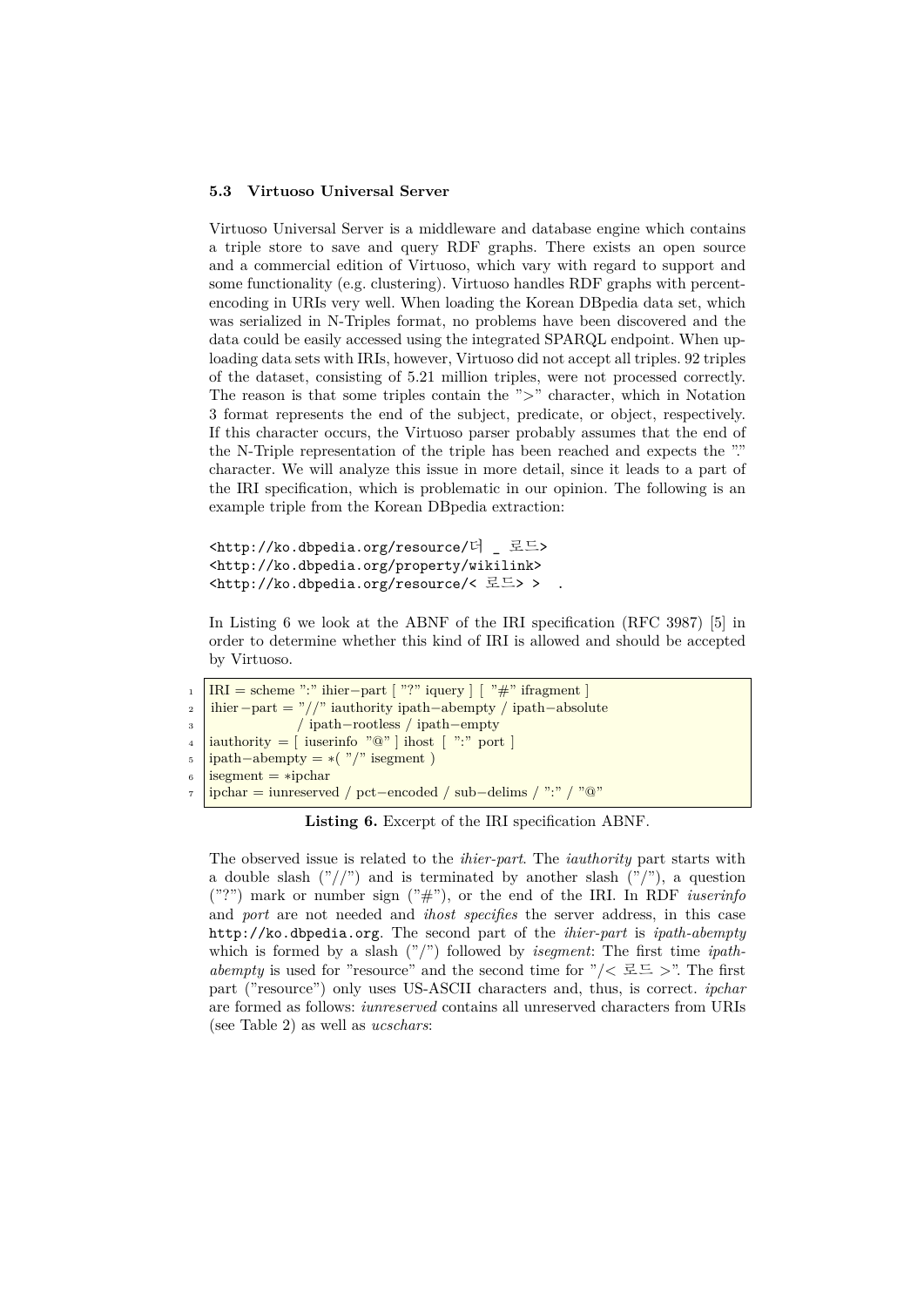**Table 2.** Unreserved characters in URIs [6]

|   |  |  |             |  |  |  |        |  |  |  |  | $\textcolor{red}{\textbf{[D E F G H I J K L M N O P Q R S T U V W X Y Z}}$                                                                                                                                |  |  |
|---|--|--|-------------|--|--|--|--------|--|--|--|--|-----------------------------------------------------------------------------------------------------------------------------------------------------------------------------------------------------------|--|--|
| a |  |  |             |  |  |  |        |  |  |  |  | $\vert b \vert c \vert d \vert e \vert f \vert g \vert h \vert i \vert j \vert k \vert l \vert m \vert n \vert o \vert p \vert q \vert r \vert s \vert t \vert u \vert v \vert w \vert x \vert y \vert z$ |  |  |
|   |  |  | 4 5 6 7 8 9 |  |  |  | $\sim$ |  |  |  |  |                                                                                                                                                                                                           |  |  |

ucschar =  $\frac{6}{2}$ xA0-D7FF /  $\frac{6}{2}$ xF900-FDCF /  $\frac{6}{2}$ xFDF0-FFEF

|  |                                                           | / %x10000-1FFFD / %x20000-2FFFD / %x30000-3FFFD                                                                                 |  |
|--|-----------------------------------------------------------|---------------------------------------------------------------------------------------------------------------------------------|--|
|  |                                                           | / %x40000-4FFFD / %x50000-5FFFD / %x60000-6FFFD                                                                                 |  |
|  |                                                           | / %x70000-7FFFD / %x80000-8FFFD / %x90000-9FFFD                                                                                 |  |
|  |                                                           | / $\frac{0.0000}{0.0000}$ / $\frac{0.0000}{0.0000}$ / $\frac{0.0000}{0.0000}$ / $\frac{0.0000}{0.0000}$ $\frac{0.0000}{0.0000}$ |  |
|  | / $\frac{9}{2}$ xD0000-DFFFD / $\frac{9}{2}$ xE1000-EFFFD |                                                                                                                                 |  |
|  |                                                           |                                                                                                                                 |  |

*pct-encoded* refers to percent encoding ("%" HEXDIG HEXDIG) and *sub-delims* are a part of the reserved characters of URIs (see Table 3).

The *isegment* part of the object of our example IRI uses Korean characters (로  $\Xi$ ), which are allowed in IRIs (these are contained in *ucschar*). The characters " $\lt$ " and " $>$ " that caused the problems (003C and 003E) are not included in the unreserved characters but are also not mentioned in the reserved characters for IRIs. Furthermore, RFC 3987 [5] states "Systems accepting IRIs MAY also deal with the printable characters in US-ASCII that are not allowed in URIs, namely "<", ">", " ', space, "{", "}", "|", "\", "^", and "'" ". In our opinion, this part of the specification is problematic, because it allows different tools and APIs to handle such IRIs differently, since it is not defined exactly how to handle these characters. This conflicts with the goals of Semantic Web technologies, which aim at a clear and unambiguous transfer of knowledge between different systems.

**Table 3.** sub-delim characters in IRIs [5]

# $|!^*|'|(|)|; |\&| = |+|\$\|,$

Due to these reasons and because " $\lt$ " and " $\gt$ " are used for the start and end of the subject, predicate, or object in Notation 3, these characters should be percent-encoded to avoid misunderstandings. In this case Virtuoso accepted all triples. Thus, Virtuoso appears to be a very good solution for storing RDF graphs with URIs as well as IRIs.

#### **5.4 Jena**

Jena<sup>13</sup> is an open-source Java framework for developing Semantic Web applications. It includes a RDF API, an OWL API, a SPARQL query engine, an inference engine, and it can read and write RDF in RDF/XML, Notation 3 and N-Triples.

<sup>13</sup> http://jena.sourceforge.net/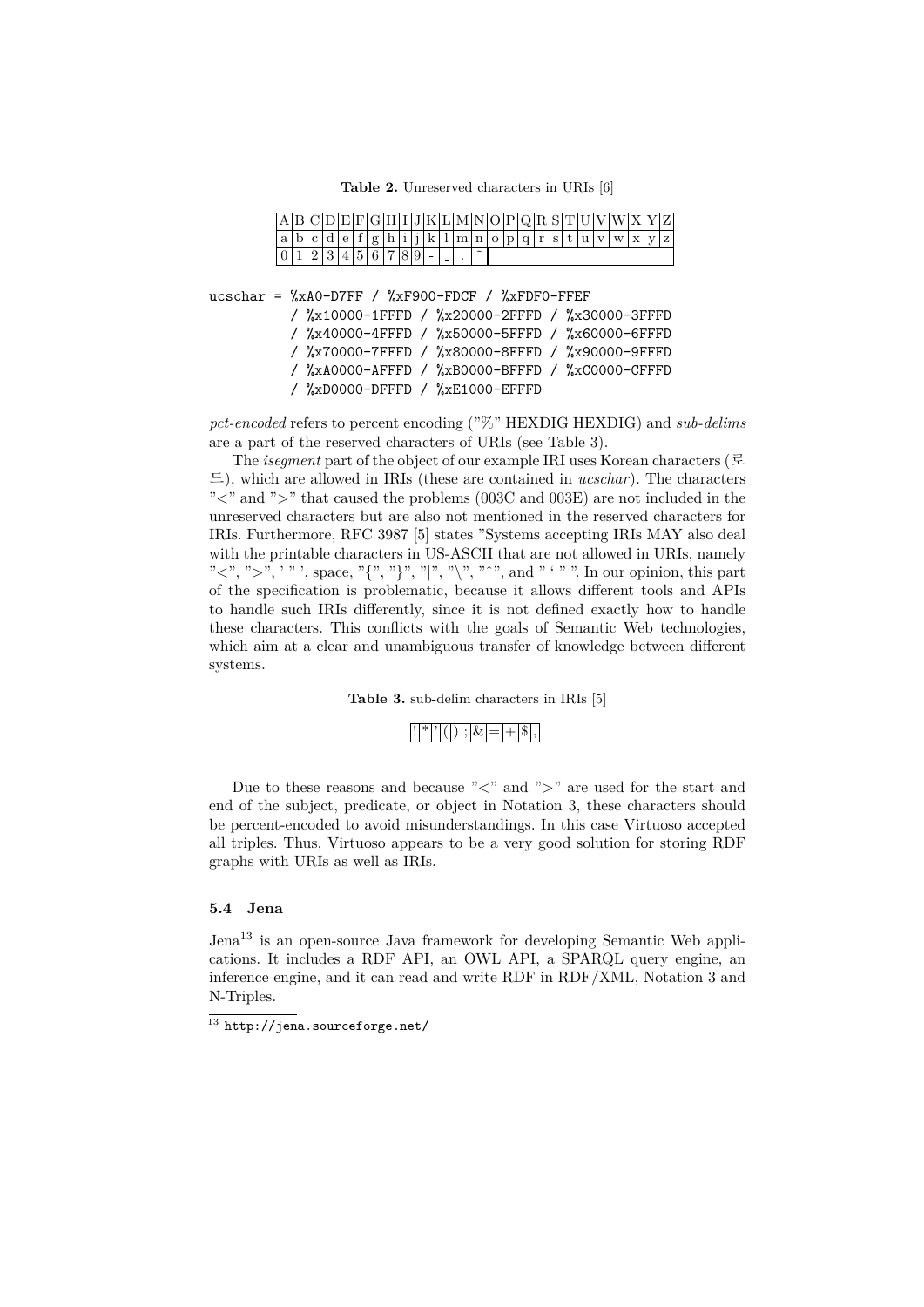| http://ko.dbpedia.org/resource/<br>도동 분기점/고속도로 나<br>들목3 | http://ko.dbpedia.org/property/형태                                                                     | IC X.svg |
|---------------------------------------------------------|-------------------------------------------------------------------------------------------------------|----------|
| http://ko.dbpedia.org/resource/<br>도리데 역/좌표/coor dms    | http://ko.dbpedia.org/property/wikiPageUsesTemplate  http://ko.dbpedia.org/resource/Template:coor dms |          |
| http://ko.dbpedia.org/resource/<br>도리데_역/좌표/coor_dms    | http://ko.dbpedia.org/property/coorDmsProperty                                                        | E        |
| http://ko.dbpedia.org/resource/<br>도리데 역/좌표/coor dms    | http://ko.dbpedia.org/property/coorDmsProperty                                                        | N        |
| http://ko.dbpedia.org/resource/<br>도리데 역/좌표/coor dms    | http://ko.dbpedia.org/property/coorDmsProperty                                                        | 13       |
| http://ko.dbpedia.org/resource/<br>도리데 역/좌표/coor dms    | http://ko.dbpedia.org/property/coorDmsProperty                                                        | 35       |
| http://ko.dbpedia.org/resource/<br>도리데 역/좌표/coor dms    | http://ko.dbpedia.org/property/coorDmsProperty                                                        | 47.2164  |
| http://ko.dbpedia.org/resource/<br>도리데 역/좌표/coor dms    | http://ko.dbpedia.org/property/coorDmsProperty                                                        | 47.2428  |
| http://ko.dbpedia.org/resource/<br>도리데_역/좌표/coor_dms    | http://ko.dbpedia.org/property/coorDmsProperty                                                        | 53       |
| http://ko.dbpedia.org/resource/<br>도리데 역/좌표/coor dms    | http://ko.dbpedia.org/property/coorDmsProperty                                                        | 140      |
| http://ko.dbpedia.org/resource/<br>도리데 역/인접정차역1         | http://ko.dbpedia.org/property/wikiPageUsesTemplate  http://ko.dbpedia.org/resource/Template:인접정차역    |          |

**Fig. 2.** Virtuoso with the Korean DBpedia data set and IRIs.

When testing the Korean DBpedia with the Jena framework and the output format RDF/XML, Jena stopped and threw an InvalidPropertyURIException. This behaviour was expected, because percent-encoded URIs cannot be serialized in XML. When adding an underscore to properties with such URIs, Jena magically could serialize the triples. In this workaround the namespace is (due to a "misimplementation" of the URI segmentation algorithm in Jena) extended with a part of the property name. Only the underscore is written in the start-tag and end-tag. Thus, the tags do not contain a percent character and the XML file becomes valid. An example of Jena's RDF/XML serialization of triples with the underscore appended to URIs is shown in Listing 7.

```
1 <?xml version="1.0"?>
2 <rdf:RDF
3 xmlns:rdf="http://www.w3.org/1999/02/22−rdf−syntax−ns#"
4 xmlns:j.0="http://ko.dbpedia.org/property/%EC%A0%9C%EB%AA%A9">
5 <rdf:Description rdf:about="http://ko.dbpedia.org/resource/Rock U %281
        st Mini Album%29">
6 <j.0: xml:lang="ko">Good Day</j.0: >
7 </rdf:Description>
  8 </rdf:RDF>
```
Listing 7. Korean DBpedia in RDF/XML by Jena framework.

The Jena framework handles IRIs generally well. However, there exist some triples which were not accepted, such as the following:

<http://ko.dbpedia.org/resource/2006 년 \_ 태풍/태풍 \_ 정보 \_(소)1>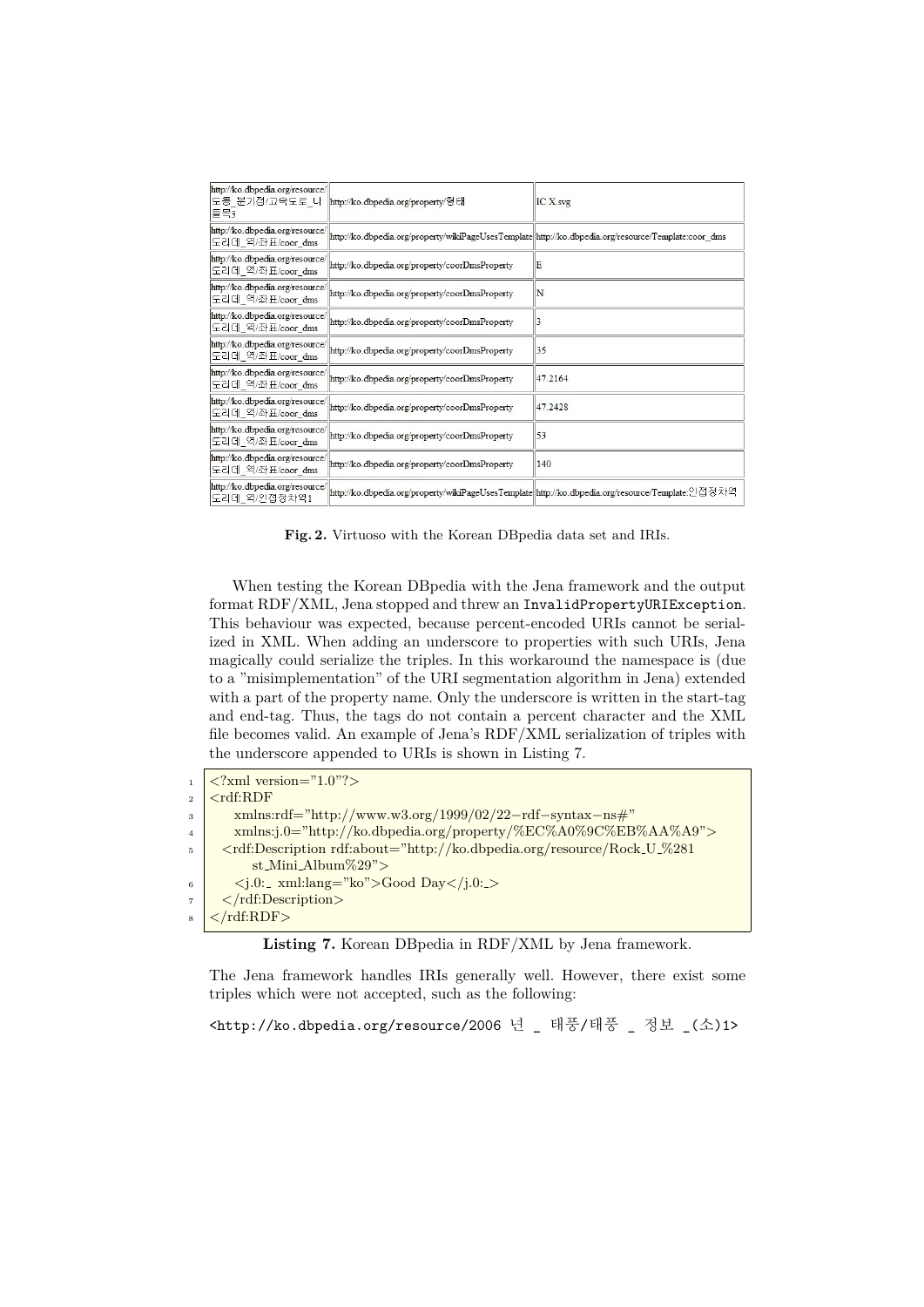```
<http://ko.dbpedia.org/property/최대강풍반경 (kma)>
"550"^^<http://www.w3.org/2001/XMLSchema#integer> .
```
This triple was not accepted, because of the "(" and ")" in the property part. During the test with Jena no triples with such brackets have been accepted. This could be caused by a code migration problem, because usually brackets are not allowed at this position in URIs. However, as discussed in Section 5.3, in IRIs additional characters can be used at this position. These characters, which are reserved in a URI but allowed in an IRI, are summarised in Table 3.

# **5.5 Sesame**

 $Sesame<sup>14</sup>$  is an open-source triple store implemented in Java. It also supports RDFS inference.

Sesame did fine in the most tests. There were no errors during the tests with percent-encoded triples. When loading the Korean DBpedia data set with IRIs we observed an anomaly when processing IRIs containing the bracket "*{*" character. This is not a reserved character in IRIs but also not part of the unreserved characters. This issue has been discussed in Section 5.3 which points out that the specification does not define exactly how to handle these characters.

**Table 4.** Reserved characters in URIs [6]

| Subject         | Predicate      | Object                                 |
|-----------------|----------------|----------------------------------------|
| res:가위별과        | prop:이름        | <u>"가위벌과"@ko</u>                       |
| res:가위별과        | prop:색         | $\equiv$ $\equiv$ $\equiv$ $\infty$ ko |
| <u>res:가위벌과</u> | prop:그림        | "Anthidium manicatum male.jpg"@ko      |
| res:가위별과        | prop:그림설명      | "Anthidium manicatum"@ko               |
| res:가위별과        | prop:게         | res:동물                                 |
| <u>res:가위별과</u> | prop:문         | res:절지동물                               |
| res:가위벌과        | prop:강         | res:곤충                                 |
| res:가위별과        | $prop: \equiv$ | res:별목 (곤충)                            |
| res:가위별과        | prop:아목        | res:별마목                                |

|  |  |  |  |  |  |  |  |  |  |  |  |  |  |  | $! * ' ( ) ; : \mathbb{Q} \& = + \$ , / ? \# [ ]$ |  |  |  |
|--|--|--|--|--|--|--|--|--|--|--|--|--|--|--|---------------------------------------------------|--|--|--|
|--|--|--|--|--|--|--|--|--|--|--|--|--|--|--|---------------------------------------------------|--|--|--|

**Fig. 3.** Sesame with Korean DBpedia data set and IRIs.

#### **5.6 OWL API**

The OWL API is an open-source API written in Java for creating, manipulating and serializing OWL ontologies. It includes a parser and writer for RDF/XML,

<sup>14</sup> http://www.openrdf.org/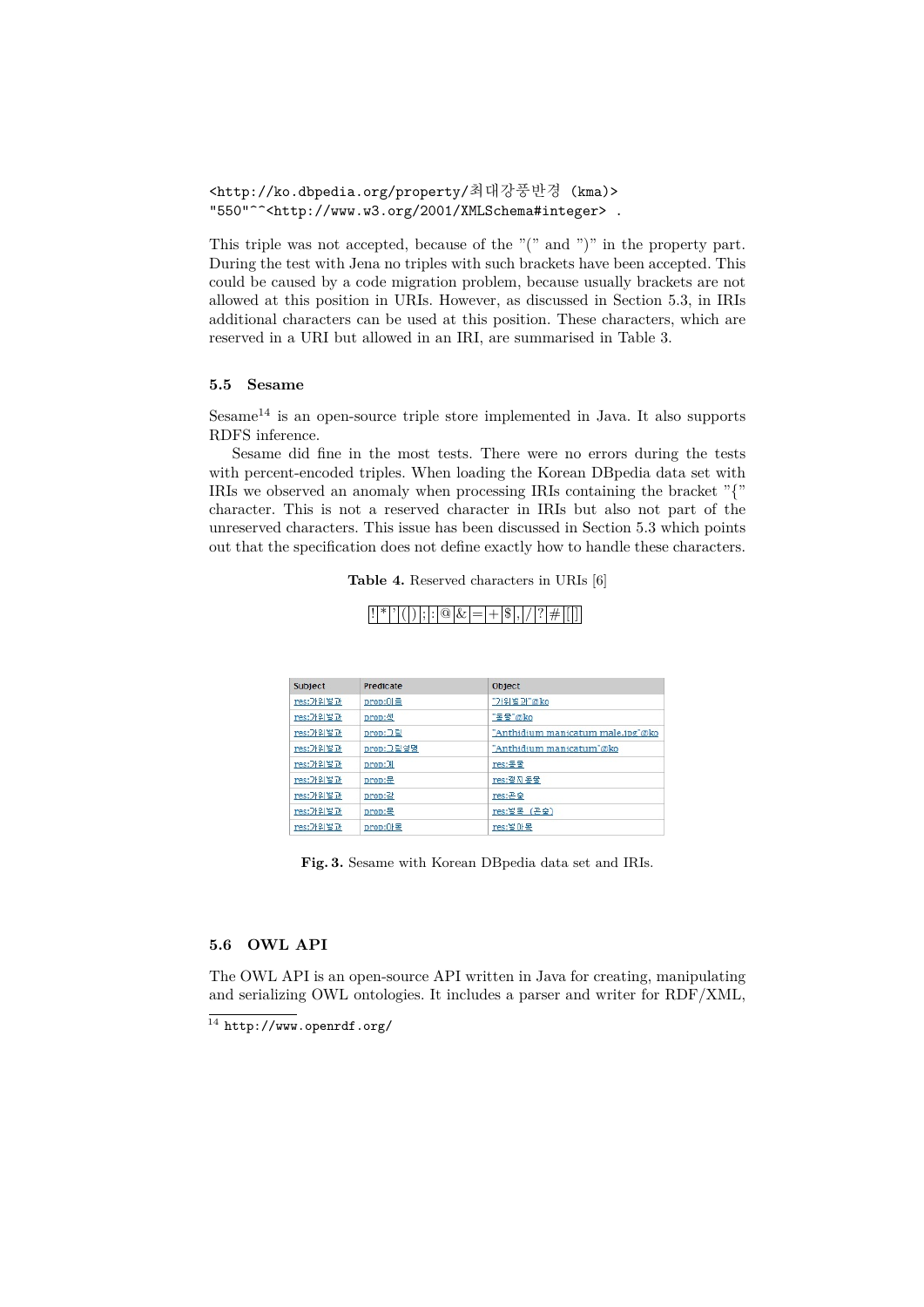OWL/XML, and Turtle<sup>15</sup>. Since version 3.0, the OWL API uses the OWL 2 specification. This is a requirement for using IRIs in OWL.

Percent-encoded triples were used for the first test. As expected, the OWL API did not accept these triples resulting in the error message "Illegal Element Name (Element Is Not A QName)". When adding an underscore at problematic triples, the OWL API could serialize the triples. It uses the same strategy as Jena, i.e. usage of an extra namespace for such properties.

OWL API also supports Turtle as output format. When using Turtle, serializing of percent-encoded triples works well. The OWL API failed to load RDF triples with IRIs when non-ASCII character occurred in a resource or property (with exeption "org.xml.sax.SAXParseException: Element or attribute do not match, QName production: QName::=(NCName':')?NCName."). It seems that OWL API was not able to find an appropriate QName even though such a QName does exist and only allowed characters have been used. However, the OWL API was able to serialize triples into XML with IRIs. It uses non-ASCII characters in tags as intended by the XML specification. Unfortunately, XML entities where used in XML tag attributes, as the following example shows:

```
1 <?xml version="1.0"?>
<sup>2</sup>
3 <owl:NamedIndividual rdf:about="http://ko.dbpedia.org/#M2
      (k#52380; k#52404;)">
4 \\timesource="http://ko.dbpedia.org/#이름"/>
5 <ko: 별자리 rdf:resource="http://ko.dbpedia.org
          /#물 병 자 리"/>
6 </owl:NamedIndividual>
7 \mid ...
```
**Listing 8.** Korean DBpedia in RDF/XML with IRIs by the OWL API.

| <b>Tools</b> | Percent-<br>encoding | workaround | support | Underscore UTF-8/IRI Problematic Output<br>Characters formats<br>with IRIs |               |
|--------------|----------------------|------------|---------|----------------------------------------------------------------------------|---------------|
| OntoWiki 0.9 | $^+$                 |            |         |                                                                            | 1, 2, 3, 5    |
| Protégé 4.1  | $^{+}$               |            |         |                                                                            | 1, 2, 3       |
| Jena $2.6.2$ | $\,+\,$              | $^+$       |         |                                                                            | 1, 2, 4       |
| Virtuoso 6   | $^+$                 |            | $\pm$   | $\rm{>}$                                                                   | 1, 4, 5, 6    |
| Sesame 2.3.1 | $^+$                 | $^+$       | $^+$    |                                                                            | 1, 2, 3, 4, 6 |
| OWL API 3    | $^+$                 | $^+$       |         |                                                                            | 1, 3          |
|              |                      |            |         |                                                                            |               |

**Table 5.** Overview of I18n support in popular tools and APIs.

+: Available; *⃝* : Available with some restrictions; -: Not available

1: RDF/XML 2: Notation 3: Turtle 4: N-Triples 5: RDF/JSON 6: HTML

 $^{15}$ http://owlapi.sourceforge.net/index.html